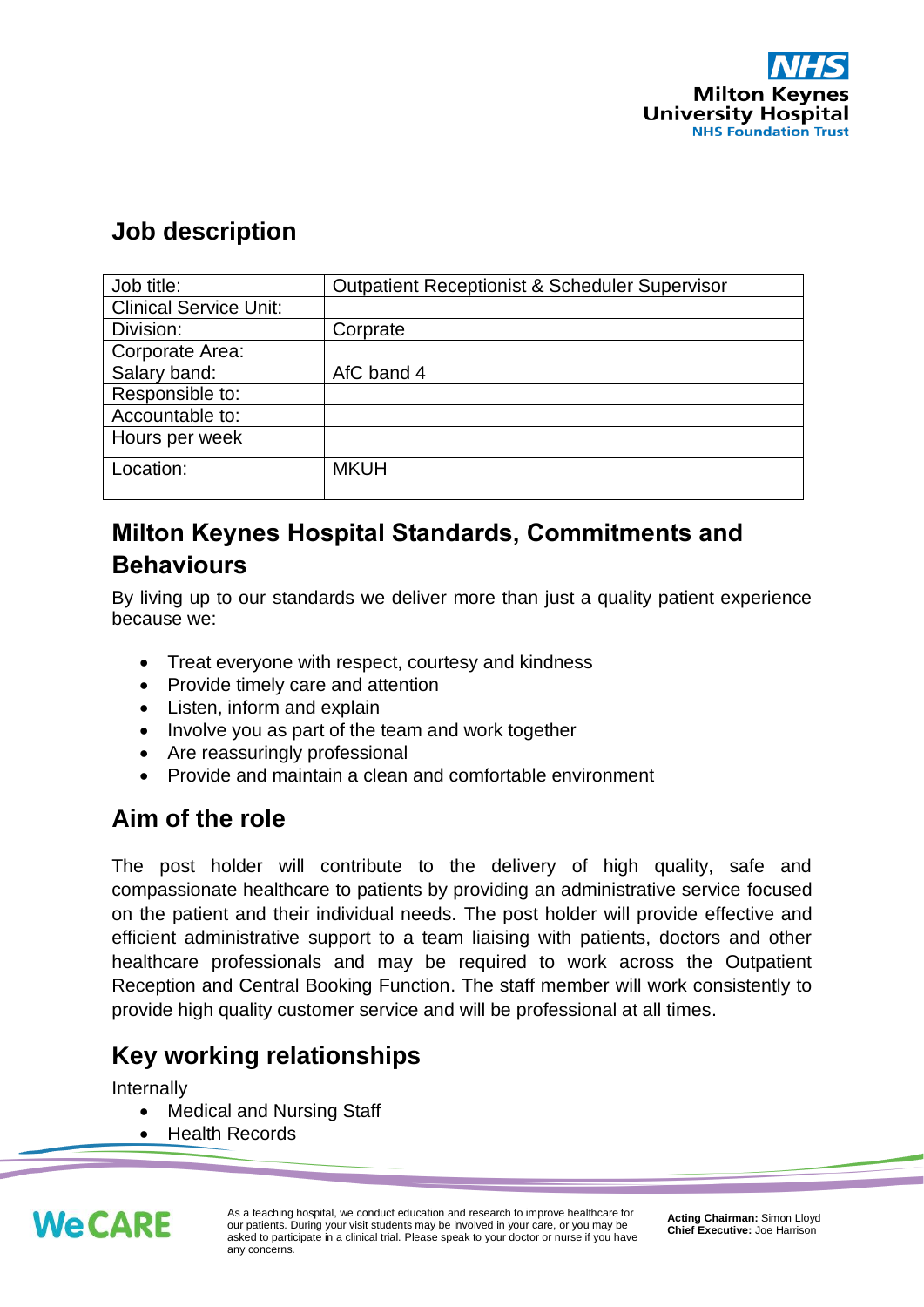- Divisional Teams
- Administration Teams

**Externally** 

- Patients
- GP surgeries and other referrers

#### **Main duties and responsibilities**

- Day to day supervision of Scheduling and Reception staff
- Responsible for ensuring Scheduling and Reception staff have required training and skills
- Delegated budget for office equipment and services:
- Implementation of Trust policies for Receptionist and Scheduling area, proposes changes to administrative policies
- Provide a customer focused service dealing with all patients or visitors in an efficient, polite and courteous manner
- Handle queries from patients/relatives confidentially and sensitively; referring clinical-related queries to appropriate staff
- Interact with patients and relatives in distress in a sensitive and empathetic manner
- Take and relay as appropriate, telephone enquiries and messages, using initiative and prioritising skills when disseminating information
- Responsible for ensuring all activity is finalised in a timely manner using Trust's patient administrative system (eCare) or appropriate IT system including 'did not attends' (DNAs) and discharges
- Update patient details on eCare System as appropriate, checking all demographic details on arrival or departure
- Ensure all procedures are followed re data capture for service specific outcomes in line with Trust agreed timelines
- Ensure all paperwork is filed appropriately
- Arrange interpreter and transport services where indicated
- Adhere to trust-wide standard operating procedures and policies developed for clinical administrative processes and participate in their development
- Provide cover across the team as and when required
- Ensure the availability of all necessary documents (including forms, patient information leaflets and questionnaires) labels, continuation sheets
- Ensure telephone answer machine is available for out of hours queries; respond to patient/subject queries the next working day
- Photocopying, filing, faxing, and other general office duties
- Process referrals and booking requests into the department using local booking guidelines, following up with referrers where there is essential information outstanding
- Manage patient waiting lists according to trust pathway guidance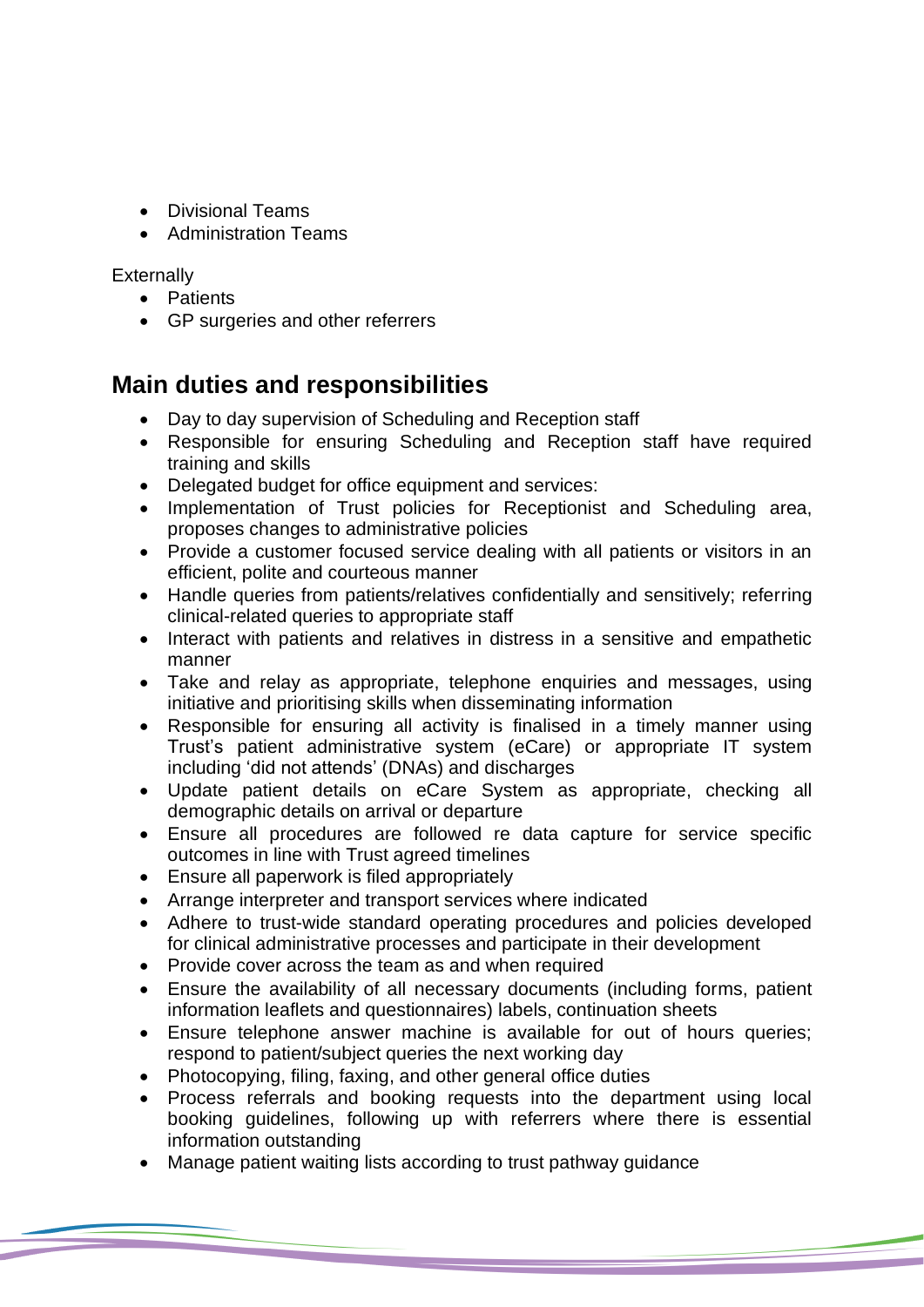- Be aware of the targets in the NHS plan and how actions taken in everyday procedures affect these targets
- Ensure that patients appointments including new and follow up, DNAs and discharges are booked and managed in accordance with booking rules outlined in the Trust Access Policy, ensuring that patient pathway targets are achieved
- Escalate any capacity issues via the local escalation process
- Liaise with internal and external colleagues to share patient pathway information and diagnostic information, and expedite patient journeys where required
- Provide advice with regards to appointments to patients and relatives on the telephone
- Provide any specific advice to patients upon arrival in preparation for their appointment
- Use initiative when dealing with patients' queries or when dealing with GPs who may request patient information
- Monitor Electronic booking systems (eRS, Zesty etc) as appropriate
- Manage worklists generated by electronic booking systems
- To be able to contribute to continuous service improvement initiatives by highlighting areas for improvement
- Support the booking of Cancer, 2 week waitwaits (2WW) and Rapid Access patients as appropriate and within Trust pathway guidance.

## **Key Performance Indicators**

Work to Key Performance Indicators for the Department for the purpose of quality and performance monitoring against organisational objectives.

The job description is not intended to be exhaustive and it is likely that duties may be altered from time to time in the light of changing circumstances and pathways, requiring cross cover and flexibility to meet Trust requirements after consultation with the post holder.

| <b>Physical</b>      | Keyboard skills for regular use of outpatient computer        |
|----------------------|---------------------------------------------------------------|
| <b>skills</b>        | system.                                                       |
| <b>Physical</b>      | Combination of sitting, standing, walking                     |
| effort               | Light physical effort/ at keyboard for long periods; lifting, |
|                      | sorting, filing, general handling of records                  |
| <b>Mental effort</b> | Concentration for analysis of waiting list information,       |
|                      | scheduling of clinics, work pattern is predictable.           |
| <b>Emotional</b>     | Occasional / frequent exposure to distressing or emotional    |
| effort               | circumstances. Dealing with patient complaints,               |
| Working              | Use of VDU equipment                                          |
| conditions           |                                                               |

#### **Effort, skills and working conditions**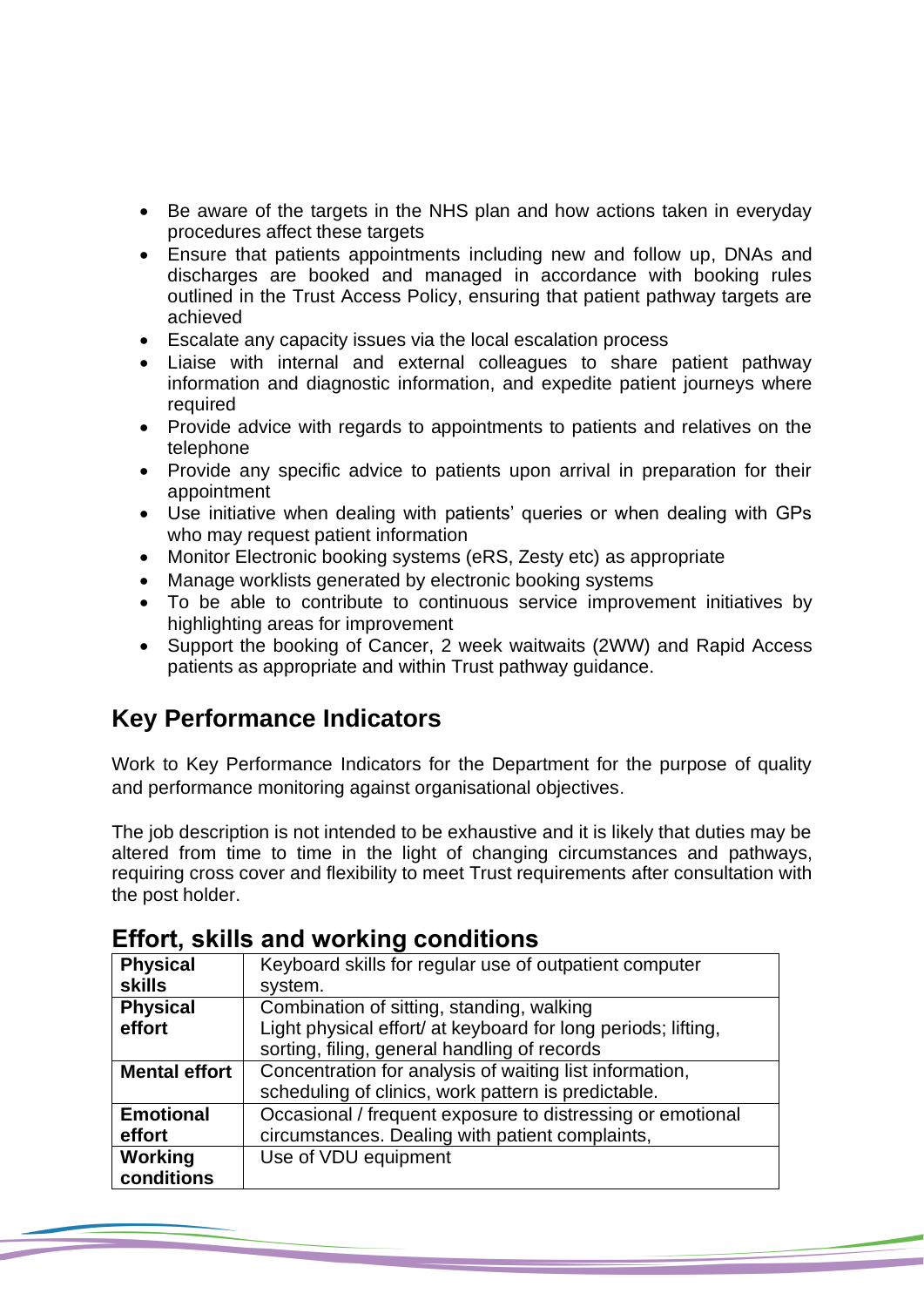## **Performance management and appraisal**

All staff are expected to participate in individual performance management process and reviews.

#### **Personal development and training**

MKUH actively encourages development within the workforce and employees are required to comply with trust mandatory training. MKUH aims to support high quality training to NHS staff through various services. The Trust is committed to offering learning and development opportunities for all full-time and part-time employees.

## **General**

All staff are required to comply at all times with any regulations issued by the Trust, especially those governing Health and Safety at Work and Infection Prevention and Control and to ensure that any defects which may affect safety at work are brought to the attention of the appropriate manager. All staff are required to work in a way that promotes the safety of our patients, staff and public by proactively preventing and managing patient safety incidences.

Reducing risk is everyone's responsibility. All staff must attend training identified by their manager, or stated by the Trust to be mandatory. The Trust uses risk assessments to predict and control risk and the incident reporting system to learn from mistakes and near misses and so improve services for patients and staff. All staff are expected to become familiar with these systems and use them

The prevention and control of infection is a core element in the organisation's clinical governance, managing risk and patient safety programmes. In consequence, all employees are expected to:-

i) Follow consistently high standards of infection control practice, especially with reference to hand hygiene and aseptic techniques,

ii) Be aware of all Trust infection control guidelines and procedures relevant to their work.

All staff are required to respect confidentiality of all matters that they may learn relating to their employment, other members of staff and to the general public. All staff are expected to respect the requirements under the Data Protection Act 1998.

All staff have a responsibility for safeguarding children, young people and vulnerable adults in the course of their daily duties and for ensuring that they are aware of the specific duties relating to their role.

The trust values equality and diversity in employment and in the services we provide. All staff are responsible for ensuring that the trust's policies, procedures and